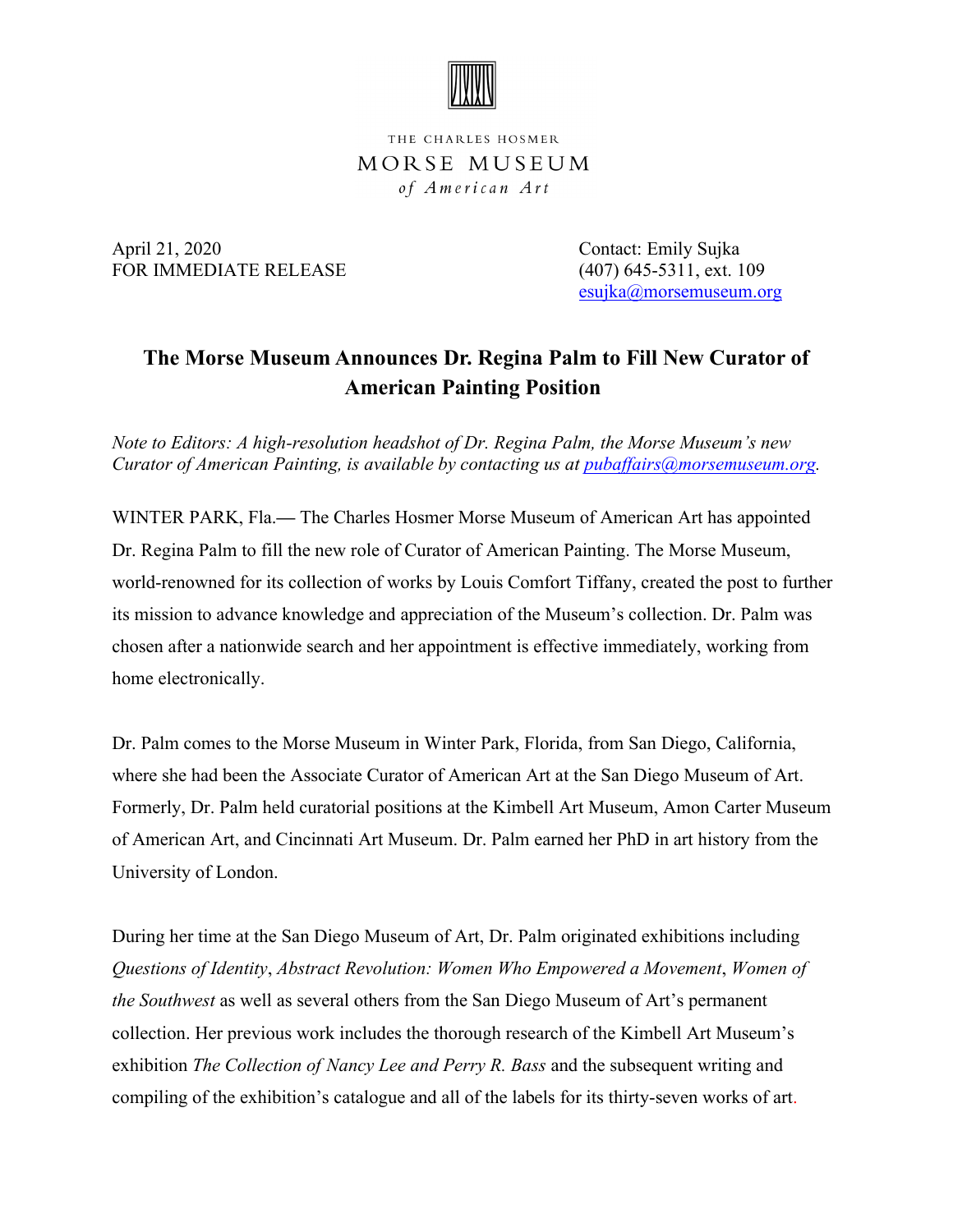"I am very pleased that Regina is joining the Morse staff," said Morse Museum Director Dr. Laurence J. Ruggiero. "She brings experience, substantial accomplishment, and sensitive intelligence to our painting collection. Hugh McKean was careful to tell me from the very beginning, 'We are not just a Tiffany Museum.' We are now at the point where we can, with Regina's help, give more attention to our paintings, prints, and drawings while our Curator and Collection Manager Jennifer Thalheimer can dedicate even more time to our Tiffany and decorative arts collections."

"Our work on the decorative arts collection will only be enhanced by Regina's focus on our paintings and drawings. She will certainly enhance our perspective in future exhibitions," said Thalheimer, the Morse Museum's Curator and Collection Manager for more than twenty years. "Having someone committed directly to telling the stories of paintings, watercolors, prints, and etchings along Tiffany's continuum will enrich the collection as a whole immeasurably."

Of her appointment, Dr. Palm said: "The rare opportunity to join the Morse team was something that I could not pass up. The Museum's commitment to serving the local community while at the same time seeking to engage its national and international visitors is a commitment that is near and dear to my own heart as a curator. The Morse is a jewel box of a museum, from its unparalleled collection of works by Louis Comfort Tiffany to its exceptional paintings and works on paper. I am thrilled to be a part of the Morse's continued growth and to have the opportunity to delve into the Museum's exceptional collection."

The Morse Museum is home to the world's most comprehensive collection of works by American designer and artist Louis Comfort Tiffany (1848–1933), including the chapel interior he designed for the 1893 World's Columbian Exposition in Chicago and art and architectural objects from Tiffany's celebrated Long Island home, Laurelton Hall. The Museum's holdings also include American art pottery, late 19th- and early 20th-century American paintings, graphics, and decorative art.

The Museum is owned and operated by the Charles Hosmer Morse Foundation and receives additional support from the Elizabeth Morse Genius Foundation. It receives no public funds.